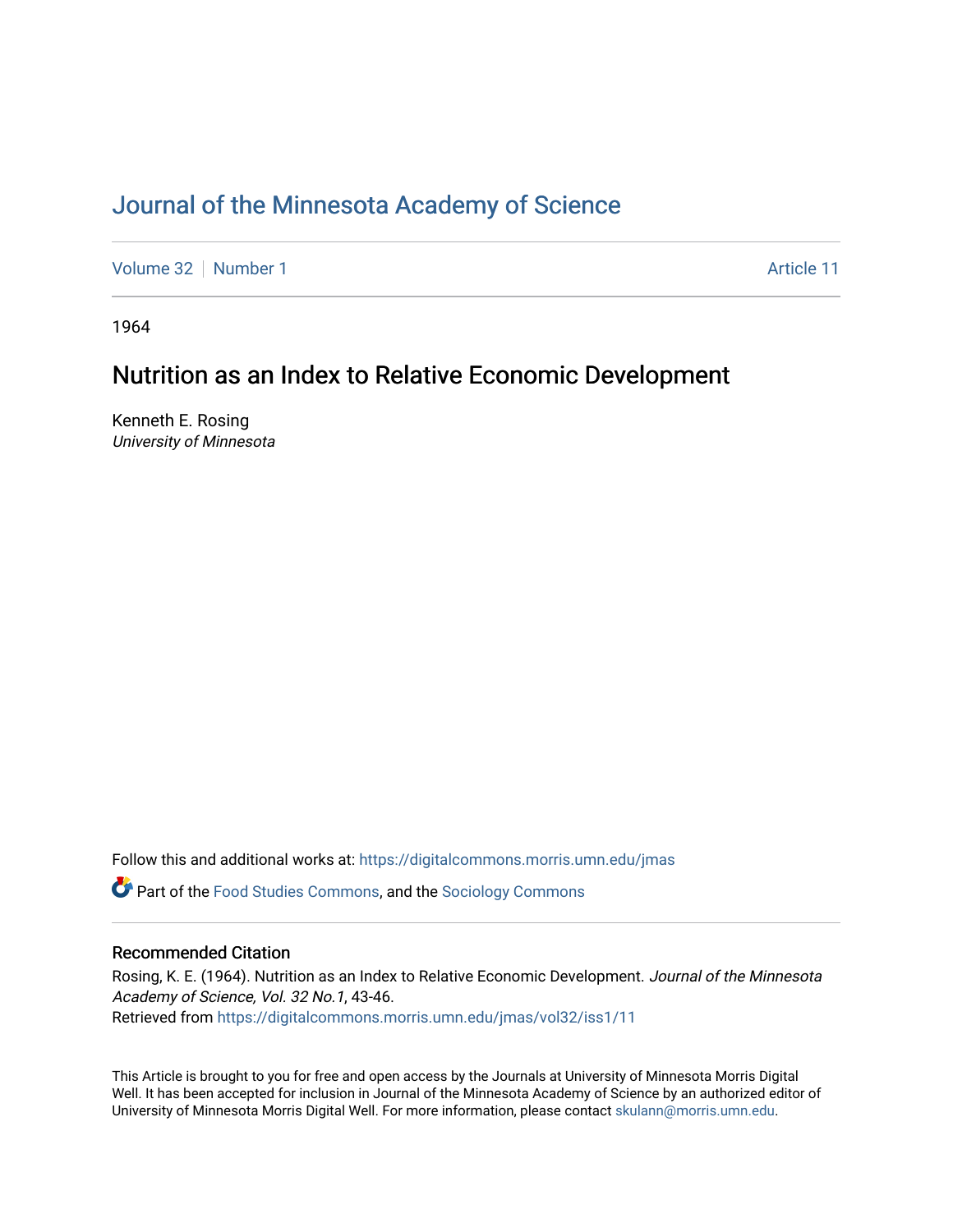# **Nutrition as an Index to Relative Economic Development**

KENNETH E. **ROSING** <sup>1</sup>

*University of Minnesota* 

Investigation of nutrition as a reliable measure of relative economic development.

Fourteen specific indices were grouped and combined to make six general indices. Subjected to the Kendall test of concordance, they were found to measure the same basic phenomenon that, on examination, appeared to be symptomatic of economic development and, therefore, reliably combined into a single index. A nutrition index was then compiled for specific countries in terms of gross calories per capita per day and adjusted to age structure, climate and quality of diet. All countries for which information was available were ranked by this nutritional index and tested against the economic development index. The two measures were found to have a Spearman Rank Correlation of  $r_s = .871$ , indicating a high correlation.

It is difficult, if not impossible, to directly measure economic development as a total phenomenon. We can, however, measure the indices that are or appear to be symptomatic of economic development. The hypothesis to be tested in this paper concerns the usage of nutrition as an index to relative economic development.

In this study, a number of indices were used. Each index measured some specific economic or social factor that is indicative of a degree of total development. These factors were tested to discover if they were in such agreement that they might be said to measure the same phenomenon, i.e. relative degree of economic development. These factors to be known as the field, were summed, ranked and tested against nutrition, termed the master index, to discover if nutrition measured the same basic phenomenon as the field.

Individual nations gather and report data at their own discretion and these reports are accepted by the United Nations without verification. For many countries the material can hardly be called comparable. Individual nations, each using their own definitions and systems of sampling, arrive at their statistics with varying degrees of accuracy, honesty and thoroughness. The degree of accuracy is a function of a systematic error as certain countries are, through their greater economic or intellectual resources, much more thorough and reliable in the gathering of statistical data than other countries that are less well endowed. Not only can the statistical reliability and validity of many of the latter countries be open to question, but a further bias is introduced by the limitation of available data. This bias results from the systematic exclusion of countries that do not report statistics.

There is an interrelation between the production of a society and the consumption of this production to provide the power to produce more (Cipolla, 1962: ch. 3). On this basis, nutrition, as the supplier of individual power, was chosen as the master index to be ranked and tested. Fourteen indices were reduced to a field of six

<sup>1</sup> B.A. in Geography, University of Minnesota, 1962.

Employed by Twin Cities Metropolitan Planning Commission. Graduate student, University of Minnesota. Major field of interest, effects of geography on economic development of underdeveloped nations.

*Journal of, Volume Thirty-two, No. 1, 1964* 

factors, shown in Table I. These factors, when ranked, were tested against the ranked nutritional data. For each aspect contained in the field an attempt was made to derive a factor from two or more indices, each of which measured different aspects of a single phenomenon, i.e., economic development. This was done in order to eliminate errors and minimize anomalies in the material. In the case of gross national products, this step was not taken because of the general use of this index. In the

TABLE  $1$ <sup>\*</sup>

|                                                              | $\mathbf{1}$   | $\overline{2}$  | 3                          | 4              | 5              | 6<br>Gross      |
|--------------------------------------------------------------|----------------|-----------------|----------------------------|----------------|----------------|-----------------|
| Country                                                      | Energy         | Popu-<br>lation | Transpor- Educa-<br>tation | tion           | Econ-<br>omy   | Nat'l.<br>Prod. |
| Australia                                                    | 5              | $\overline{c}$  | $\overline{2}$             | 3              | 5              | 8               |
| Ireland                                                      | 12             | 15              | 4                          | 8              | 17             | 25              |
| <b>United States</b>                                         | $\mathbf{1}$   | 3               | 3                          | 6              | 1              | 1               |
| United King.                                                 | 3              | 1               | 10                         | $\mathbf 1$    | 4              | $\overline{2}$  |
| Switzerland                                                  | 10             | 10              | 8                          | 5              | 9              | 14              |
| France                                                       | 9              | 13              | 7                          | 10             | 8              | 3               |
| Canada                                                       | $\overline{2}$ | 6               | $\mathbf{1}$               | 12             | 6              | 6               |
| Israel                                                       | 15             | 4               | 20                         | 13             | 12             | 30              |
| Finland                                                      | 11             | 17              | 11                         | 7              | 11             | 18              |
| Argentina                                                    | 13             | 8               | 16                         | 14             | 14             | 12              |
| Belgium                                                      | 4              | 7               | 6                          | 4              | 7              | 9               |
| Netherlands                                                  | 8              | 5               | 12                         | 9              | 10             | 11              |
| Sweden                                                       | 6              | 11              | 5                          | $\overline{2}$ | 3              | 10              |
| W. Germany                                                   | 7              | 9               | 9                          | 11             | $\overline{2}$ | 4               |
| Greece                                                       | 20             | 16              | 19                         | 17             | 21             | 22              |
| Chile                                                        | 14             | 12              | 14                         | 16             | 15             | 27              |
| Italy                                                        | 16             | 14              | 13                         | 15             | 13             | 7               |
| <b>Brazil</b>                                                | 18             | 19              | 26                         | 22             | 22             | 15              |
| Yugoslavia                                                   | 17             | 24              | 15                         | 18             | 16             | 16              |
| Turkey                                                       | 22             | 30              | 24                         | 24             | 23             | 13              |
| Peru                                                         | 21             | 23              | 23                         | 23             | 24             | 26              |
| Portugal                                                     | 19             | 18              | 18                         | 20             | 18             | 23              |
| Ghana                                                        | 26             | 28              | 22                         | 26             | 27             | 31              |
| Iraq                                                         | 24             | 29              | 27                         | 30             | 19             | 29              |
| Egypt                                                        | 23             | 21              | 30                         | 25             | 25             | 19              |
| Nigeria                                                      | 31             | 22              | 28                         | 31             | 31             | 20              |
| Pakistan                                                     | 29             | 25              | 29                         | 28             | 29             | 17              |
| Algeria                                                      | 25             | 27              | 21                         | 27             | 20             | 24              |
| Ceylon                                                       | 28             | 20              | 17                         | 19             | 28             | 28              |
| Thailand                                                     | 30             | 31              | 31                         | 21             | 30             | 21              |
| India                                                        | 27             | 26              | 25                         | 29             | 26             | 5               |
| These 31 countries are the total universe for which complete |                |                 |                            |                |                |                 |

data were available.

\* All factors derived from Ginsburg, *Op. Cit.* See Text for method of derivation.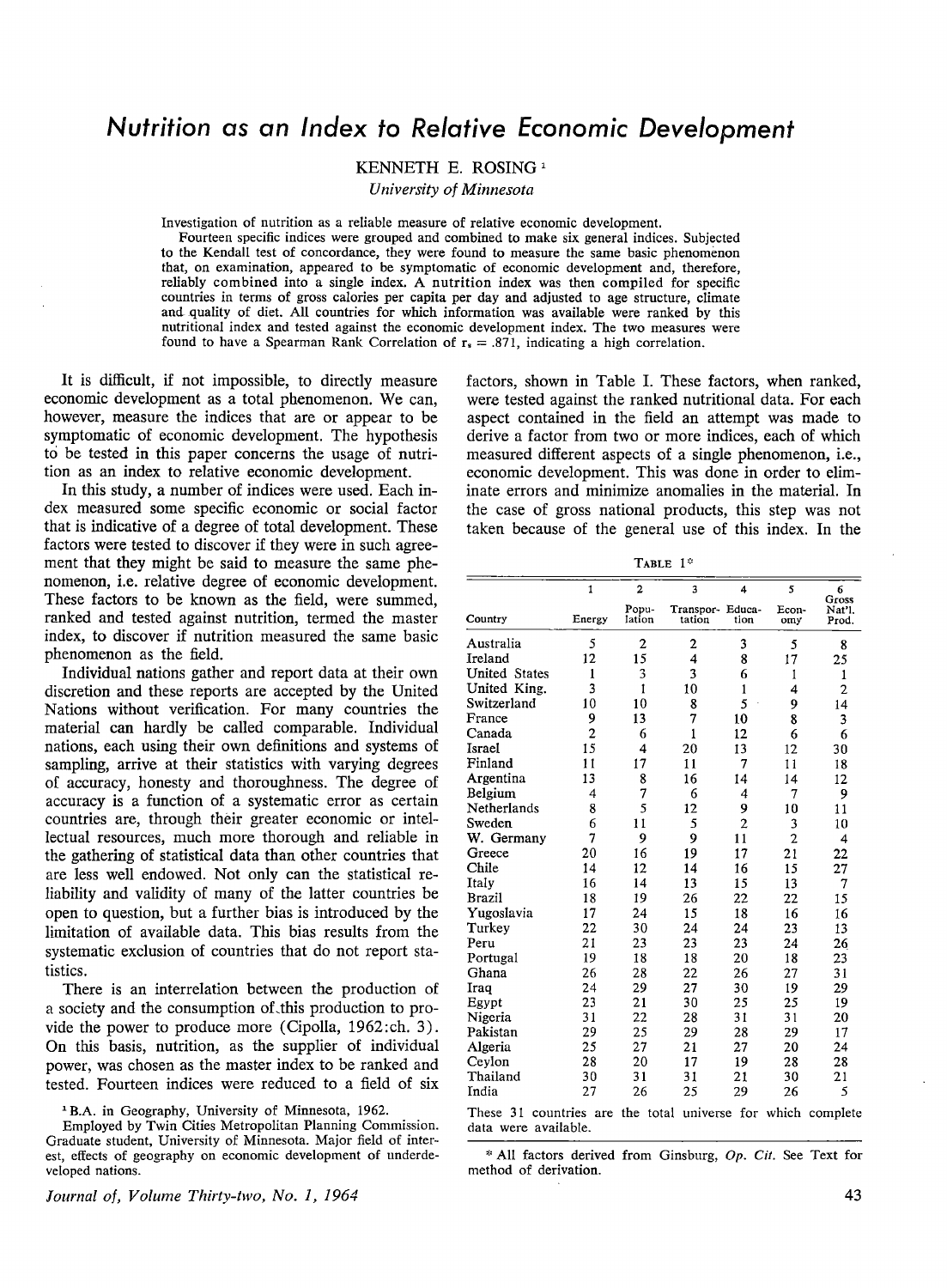case of the transportation factor, four indices appeared necessary for adequate description.

Column 1 Table I shows the relative ranking of the nations with respect to energy consumption. This ranking was derived by plotting the per capita commercial energy consumption against the per capita gross energy consumption, calculating the regression line as either a first or second degree curve, and then projecting each point perpendicularly to the regression line. Finally, the countries were ranked in highest to lowest order. Ties were recorded as ties and assigned the appropriate range of ranks.

By the angle and location of the regression line, the proportion of control exerted by each axis is changed. The location of any particular point, in the final ranking, is influenced by the two indices in a ratio that is determined by the total universe as plotted. The greater the deviation on one axis from the regression line of a particular point, the greater the increase or decrease, with regard to the other axis, in rank on the regression line.

A curved line, however, has an added quality. After the position of the line is fixed, the relative influence of the two indices changes with the different attitudes of the curve. As an example, in a parabola, the portion of the curve which asymptotically approaches the bordering axis, is primarily controlled by the axis it is approaching.

In the case of the energy factor the two indices have much the same effect together and singly. A country, however, with a high gross energy consumption rate but a low commercial energy consumption rate, can be shown by the angle of the regression line to have a lower rank than a country with a high commercial energy consumption rate but a lower gross energy consumption rate. This factor, then, is a measure of energy consumption with a higher value placed upon commercially used energy.

The population factor, Column 2, Table 1 was ranked in the same manner. The variables used were the per cent of non-agriculturally active population plotted against the urban population expressed as the per cent of the total population in cities over 20,000. The former is taken as an expression of that portion of the population engaged in secondary and tertiary industry. The latter is the portion of the population living in major cities. Thus, we have a ratio of non-farm population to urban population. The two are strongly linked and serve as an indicator of the urban industrial base of the countries.

The transportation factor, Column 3, Table I, was ranked on the basis of four indices: two referring to road transport and two to rail transport. First a scattergram was constructed placing millions of freight tonkilometers per railway kilometer against railway kilometers per person to population distance. Millions of freight ton-kilometers measures rail communication by taking the number of tons carried, multiplying that by the number of kilometers each ton was carried and dividing by the total number of kilometers in the rail net.

The resultant measure is a measure of the intensity of use of the rail net rather than the intensity of the net itself. The railway kilometers per person to population distance is derived by the division of the number of rail kilometers by the total population and dividing this quotient by the average distance from one member of the population to his nearest neighbor. Thus, a characteristic of the population density is taken into consideration, not just the area or the population of the country. This measure, then, shows the availability of the rail net to the population, distributed. When these two are plotted against one another and projected to the regression line, we have a ranking showing the intensity of rail use and its availability to the population with respect to density.

A scattergram was also constructed plotting road kilometers per 100 square kilometers against road kilometers per 100,000 population. Thus the position of a point is influenced by the density of population as well as the availability of roads. The rail index was multiplied by the road index for each country. The transportation factor is the ranked product of these two values, as measured along the regression line.

The education factor, Column 4, Table I was derived by plotting daily newspaper circulation per 1,000 population against literacy as a per cent of the total adults. The regression line, in this case, was a strongly curved parabola. For the low ranking countries, the values for the newspaper circulation index are tightly clustered at very low levels while in high ranking countries, the literacy rate is clustered at very high levels. The two indices together, however, are well spread. They represent a measure of the declared ability to read and the actual willingness to read a publication reporting daily happenings.

The economy factor, Column 5, Table I was measured by plotting steel consumption in tons per 1,000 population against raw materials as a per cent of exports. The first, steel consumption, measures the development of the heavy industrial base of the country. As a measure of the input it contains both the commercial and capital investment, i.e., the portion of the steel for consumer goods and that which is reinvested in the economy of the country for production through the construction of industrial facilities. Raw materials as a per cent of exports represent a measure of the output. This becomes a qualitative measure, in that it measures the technological development of a country by indicating the proportion of the total exports that are not processed in the country of origin.

The final factor making up the field was gross national products, Column 6, Table I. Gross national products is said by Ginsburg (1961) to be "widely recognized at present to be the best single measure of economic development for given countries" (p. 18). This factor takes the increase of national wealth for a country during one year and assumes it to be equally distributed among the population. Ginsburg discusses the difficulties of its use quite ably and arrives at the con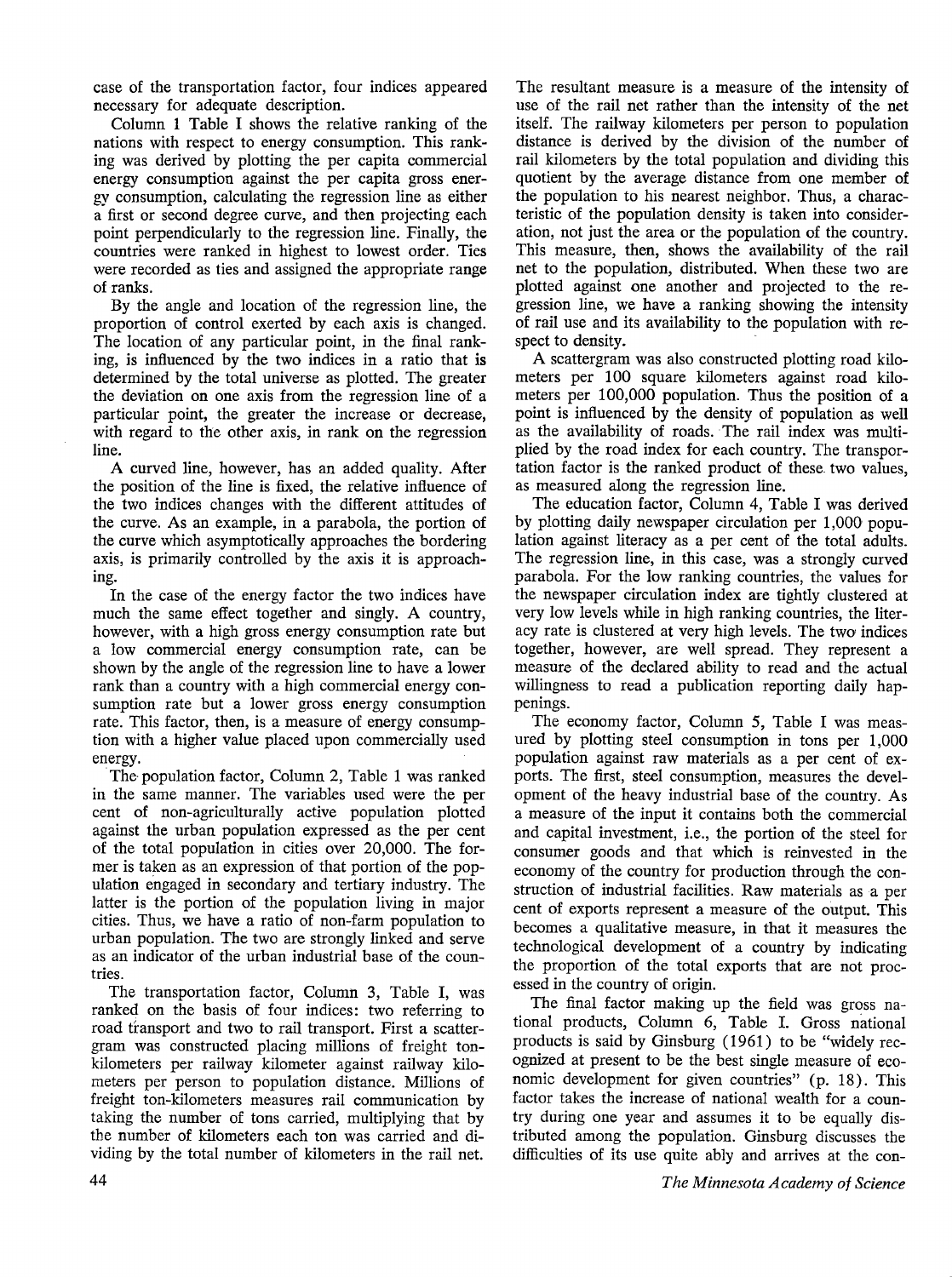clusion that this is a useful index indeed. In this paper, this measure is used as presented by Ginsburg.

Individually, then, each factor measures several aspects (indices) of a particular phenomenon. These factors, however, are neither particular nor isolated but the result of interrelations. When we consider the energy factor, the two indices of gross energy consumption and commercial energy consumption are closely interrelated and are measures of aspects of the same phenomenon. If, then, the indices making up a factor respond simultaneously, it can be inferred that the changes may primarily be a result of close association that the indices have by virtue of measuring portions of a single whole. Much the same argument can be applied to each of the groups of indices employed to rank each factor. For example, while there are any number of different aspects of population characteristics, the two that were selected for integration express a particular aspect of population. If any other indices had been chosen the description of the population as a whole would have been different. The two selected indices, nevertheless, combined to represent something more basic than each represents individually. Operating together, they measure a ratio between urban dwelling and non-farm employment. These are neither mutually exclusive nor inclusive; they overlap and are interrelated. This particular example of the population factor is argued here as the illustration of the argument per se, valid for the process of arriving at all the other factors each of which will not be argued specifically.

The population factor, when ranked highest to lowest, can be reasoned to be an aspect of economic development. Those countries that we would consider to be developed rank higher on the list than those we would consider to be underdeveloped. Further inspection of Table I reveals that the same observation is generally true regarding all the six factors that may be measures of different attributes of economic development but need not be. If we can prove that these factors were drawn from the same universe then by applying to the factors the same argument as used above for the indices, it could be said that they are symptomatic of an underlying phenomenon which, in this study, is economic development. The field of six factors was tested by the Kendall test of concordance (chi<sup>2</sup> of ranks). Basically this test is an index of the difference between our data and data in which there is perfect agreement (Siegel, 1956: 229-39). This test yielded a chi<sup>2</sup> of 149.9. At the .001 level of confidence and with 30 degrees of freedom a chi<sup>2</sup> of 59.7 would be significant-(Fisher and Yates, 1948: 33). Therefore, the results are significant and we can say with confidence that they all measure, by different aspects, the single · phenomena of economic development.

Against this field the master index nutrition was tested. Nutrition, see Table II, was measured by the following refinement for each country: First the gross calories per capita per day, Column 1, Table II (Ginsburg, 1961:30), were corrected for the age structure of the population. The reports published by the United Na-

*Journal of, Volume Thirty-two, No. 1, 1964* 

| F<br>ART. |  |
|-----------|--|
|           |  |

| Country              | $\mathbf{1}$<br>Calories | $\overline{2}$<br>Age | 3<br>Climate   | 4           | 5<br>Nutrition Final Value |
|----------------------|--------------------------|-----------------------|----------------|-------------|----------------------------|
| <b>United States</b> | 3100                     | 631                   | 78             | 900         | 4709                       |
| Canada               | 3070                     | 615                   | $-154$         | 800         | 4331                       |
| Argentina            | 3350                     | 507                   | 0              | 400         | 4257                       |
| <b>Brazil</b>        | 2585                     | 567                   | 194            | 200         | 3546                       |
| Chile                | 2682                     | 526                   | 67             | 400         | 3675                       |
| Peru                 | 2600                     | 473                   | 195            | 200         | 3468                       |
| Belgium              | 2930                     | 504                   | 0              | 800         | 4234                       |
| Finland              | 3100                     | 559                   | $-78$          | 700         | 4281                       |
| France               | 2920                     | 548                   | 73             | 800         | 4341                       |
| Greece               | 2650                     | 415                   | 133            | 500         | 3698                       |
| Ireland              | 3510                     | 734                   | 0              | 700         | 4944                       |
| Italy                | 2580                     | 409                   | 65             | 500         | 3554                       |
| Netherlands          | 2890                     | 558                   | $\bf{0}$       | 700         | 4148                       |
| Portugal             | 2460                     | 418                   | 128            | 400         | 3401                       |
| Sweden               | 2950                     | 492                   | $-148$         | 800         | 4094                       |
| Switzerland          | 3240                     | 443                   | 0              | 800         | 4563                       |
| United Kingdom       | 3290                     | 552                   | $\overline{0}$ | 800         | 4642                       |
| West Germany         | 2990                     | 436                   | $\bf{0}$       | 600         | 4026                       |
| Yugoslavia           | 2710                     | 454                   | 58             | 300         | 3532                       |
| Thailand             | 2020                     | 454                   | 152            | 100         | 2726                       |
| Ceylon               | 2050                     | 423                   | 154            | 100         | 2727                       |
| India                | 2000                     | 386                   | 150            | 100         | 2636                       |
| Pakistan             | 2125                     | 575                   | 159            | 100         | 2959                       |
| Algeria              | 1920                     | 450                   | 96             | 300         | 2766                       |
| Egypt                | 2300                     | 436                   | 115            | 200         | 3051                       |
| Iraq                 | 2350                     | 638                   | 115            | 100         | 3203                       |
| Israel               | 2880                     | 577                   | 144            | $700^\circ$ | 4301                       |
| Turkev               | 2650                     | 505                   | 133            | 200         | 3488                       |
| Australia            | 3240                     | 616                   | 243            | 900         | 4999                       |
| Ghana                | 2500                     | 329                   | 188            | 200         | 3217                       |
| Nigeria              | 2250                     | 517                   | 169            | 100         | 3036                       |

\* See text for the derivation of the factors.

tions list gross calories per capita per day only,. but, because persons of different ages have different levels of food intake which are generally based on different body weights or metabolism characteristics, a supply of statistically hidden calories is available to an active person. To correct for this, the population was factored to standard age groupings. The group 14 and younger was considered to be children and the group 65 and older, elderly. The group over 14 and under 65 was considered to be the adult, economically active, class. Among them were distributed the "extra" rations available because of the lower requirements of the two other classes. The number of adults was divided by the number of children. This yielded the ratio of adults to children or the number of adults among whom the theoretical surplus from children can be distributed. The same was done for the adult-over-elderly group. Next, the calories per capita per day for each country was multiplied by .40 because the diet of an elderly person is reduced by 40 per cent from that of an adult (Keys, 1950:19, 20). This product was divided by the quotient of the adult over elderly. The same was done again using .23 as the reduction for a child (Keys, 1950:25-27). The quotients shown in Column 2, Table II, represent the number of calories hidden in reports but which actually can be added to the typical adult calorie intake.

Next the calories ( corrected for age structure) were adjusted to a standard mean annual temperature of 50°.